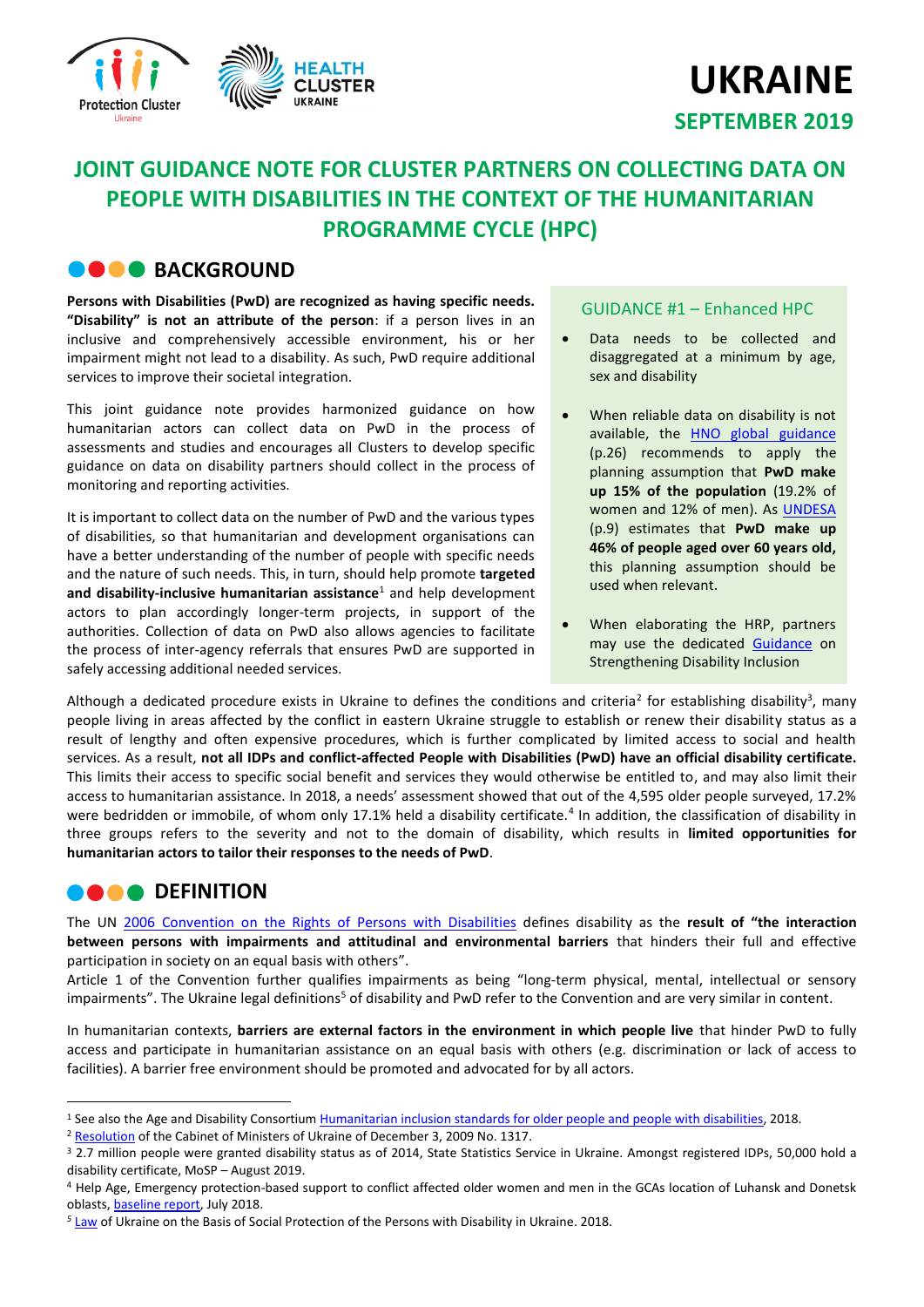# **COLLECTING DATA ON PEOPLE WITH DISABILITIES: NEEDS ASSESSMENTS**

#### GUIDANCE #2 - Needs assessments

#### **AT A MINIMUM, SYSTEMATICALLY INCLUDE:**

- A question on whether or not the person has a disability
- If yes, whether or not the person holds a disability certificate

#### **ALTERNATIVELY, CONSIDER INCLUDING:**

- The Washington Group Short Set of questions designed to identify persons with impairments
- Specify the affected domain(s) of functioning

In Ukraine, the official proof of disability issued by national social protection authorities is the **primary source of information on disability** but it is not sufficient for assessing the prevalence of disability amongst IDPs and conflict-affected people.

The [Washington Group Short Set of Questions](http://www.washingtongroup-disability.com/washington-group-question-sets/short-set-of-disability-questions/) is the most relevant tool for collecting data on the prevalence of disability in humanitarian contexts and should not be understood as a diagnostic tool. It seeks to **obtain information on difficulties a person may have in undertaking basic activities** that, in a nonaccommodating environment, are associated with a higher risk of participation restrictions. 6

| <b>DOMAINS</b>       | <b>QUESTIONS</b>                                                                                                                     | Answer by one of the following options:                                                                                            |
|----------------------|--------------------------------------------------------------------------------------------------------------------------------------|------------------------------------------------------------------------------------------------------------------------------------|
| <b>VISION</b>        | 1. Do you have difficulty seeing, even if wearing<br>glasses?                                                                        | No - no difficulty<br>Yes – some difficulty                                                                                        |
| <b>HEARING</b>       | 2. Do you have difficulty hearing, even if using a<br>hearing aid?                                                                   | $Yes - a lot of difficulty$                                                                                                        |
| <b>MOBILITY</b>      | 3. Do you have difficulty walking or climbing<br>steps?                                                                              | Cannot do at all                                                                                                                   |
| <b>COGNITION</b>     | 4. Do you have difficulty remembering or<br>concentrating?                                                                           | The recommended cut-off point is a follows:<br>If any individual answers :                                                         |
| <b>SELF-CARE</b>     | 5. Do you have difficulty (with self-care such as)<br>washing all over or dressing?                                                  | 'Yes - a lot of difficulty' or<br>'Cannot do it at all'                                                                            |
| <b>COMMUNICATION</b> | 6. Using your usual (customary) language, do you<br>have difficulty communicating, for example<br>understanding or being understood? | to at least one of the six questions, they should<br>be considered a person with a disability for data<br>disaggregation purposes. |

- **It is recommended to include the six questions in needs assessment and surveys to identify disability prevalence.**  This strongly decreases the underestimation of the number of PwD in a humanitarian context.<sup>7</sup>
- It is recognized that **the short set of questions is not always the adequate tool to use, in particular regarding mental health and psychosocial related domains, as well as for children. <sup>8</sup>** These questions may be supplemented by the extended sets on functioning developed by the Washington Group that function similarly as the short set of questions<sup>9</sup> . It is recommended to **use the sets as designed**.

| <b>WHAT</b><br>TOOL?               | The Washington Group extended sets on functioning<br>(include between 12 to 39 questions)                                                                                                                                                                                                           | The WG/UNICEF child functioning<br>module                                                                                                                                                               |
|------------------------------------|-----------------------------------------------------------------------------------------------------------------------------------------------------------------------------------------------------------------------------------------------------------------------------------------------------|---------------------------------------------------------------------------------------------------------------------------------------------------------------------------------------------------------|
| <b>FOR</b><br><b>WHICH</b><br>USE? | To assess additional domains: upper-body, anxiety, depression,<br>pain and fatigue and further investigates the six initial domains<br>The extended sets are intended for:<br>Population-based household survey<br>$\overline{\phantom{0}}$<br>Larger disability survey<br>$\overline{\phantom{a}}$ | To identify children <sup>10</sup> with disabilities<br>It comprises two sub-modules:<br>1. For children 2-4 years old<br>2. For children 5-17 years old<br>To be administered to the child's parent or |
|                                    | Multi-sectoral assessment<br>$\overline{\phantom{0}}$                                                                                                                                                                                                                                               | his or her primary caregiver                                                                                                                                                                            |

 Since activities differ considerably among the partners, **data collection needs may also differ**. **Organisations may therefore want to use WHO tools as an alternative to the WG ones.**

The main tool is the [Model Disability Survey](https://www.who.int/disabilities/data/model-disability-survey4.pdf?ua=1) of which a [brief version](https://www.who.int/disabilities/data/Implementation-guide-Brief-MDS.pdf?ua=1) has been developed in 2017. Interested partners may **approach the Health Cluster for further guidance on the use of these tools**.

 $\overline{a}$ 

<sup>&</sup>lt;sup>6</sup> [Washington Group on Disability Statistics.](http://www.washingtongroup-disability.com/wp-content/uploads/2016/12/WG-Document-1-Data-Collection-Tools-Developed-by-the-Washington-Group.pdf) The Data Collection Tools Developed by the Washington Group on Disability Statistics and their Recommended Use*,* 2017.

<sup>&</sup>lt;sup>7</sup> A pilot study conducted in 2016 by UNHCR using the WG-SS on 98 refugee households in Jordan found that 27.55% of refugees had a disability as opposed to the 2016 estimate of 2.36% in their registration system Profile Global Registration (ProGres).

<sup>8</sup> Disability Data Collection: [a summary review](https://reliefweb.int/sites/reliefweb.int/files/resources/Disability%20Data%20Collection%20DIGI.PDF) of the use of the WGQ by humanitarian and development actors, 2018.

<sup>9</sup> For the domains Anxiety, Depression, Pain and Fatigue, the person is considered a PwD if the highest level of difficulty on a four-point scale is coded to at least one question of the said domain.

<sup>&</sup>lt;sup>10</sup> For more information, see also UNICEF Guidelines on [Including Children with Disabilities in Humanitarian Action,](http://training.unicef.org/disability/emergencies/downloads/UNICEF_General_Guidance_English.pdf) 2017.